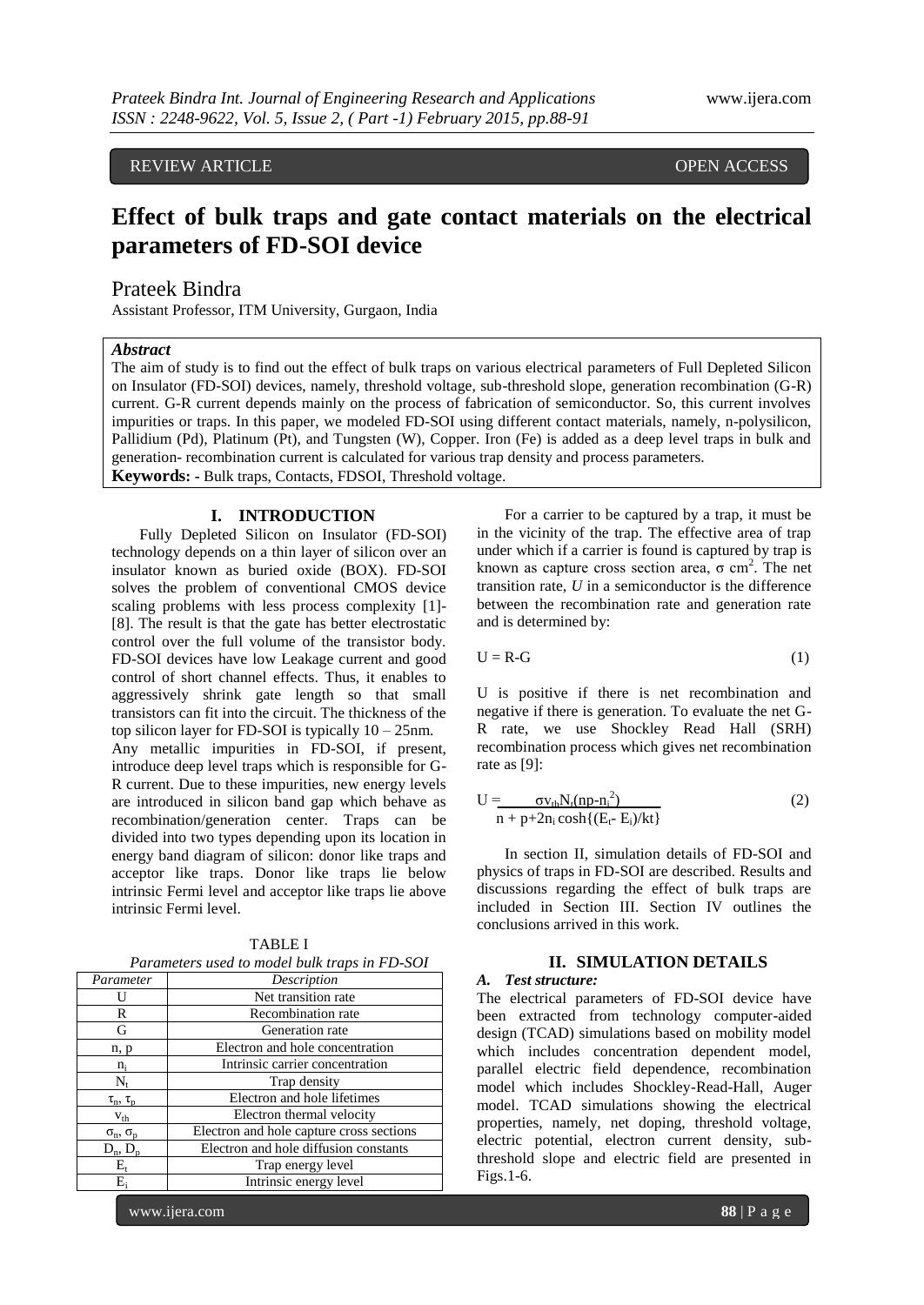## *Prateek Bindra Int. Journal of Engineering Research and Applications* www.ijera.com *ISSN : 2248-9622, Vol. 5, Issue 2, ( Part -1) February 2015, pp.88-91*



Fig 1: Net Doping in simulated FD-SOI device.



Fig 2: Drain current vs Gate voltage for FD-SOI with n-polysilicon as gate material.



Fig 3: Variation of electric potential in simulated FD-SOI device.



Fig 4: Electron current density in simulated FD-SOI device.



Fig 5: Sub-threshold slope for FD-SOI with npolysilicon as gate material.



Fig 6: Variation of electric field in simulated FD-SOI device.

#### *B. Traps in FDSOI*

In this section, the device operation assisted by bulk traps is analyzed using 2-D simulation. To fabricate high doping profile, high dose implantation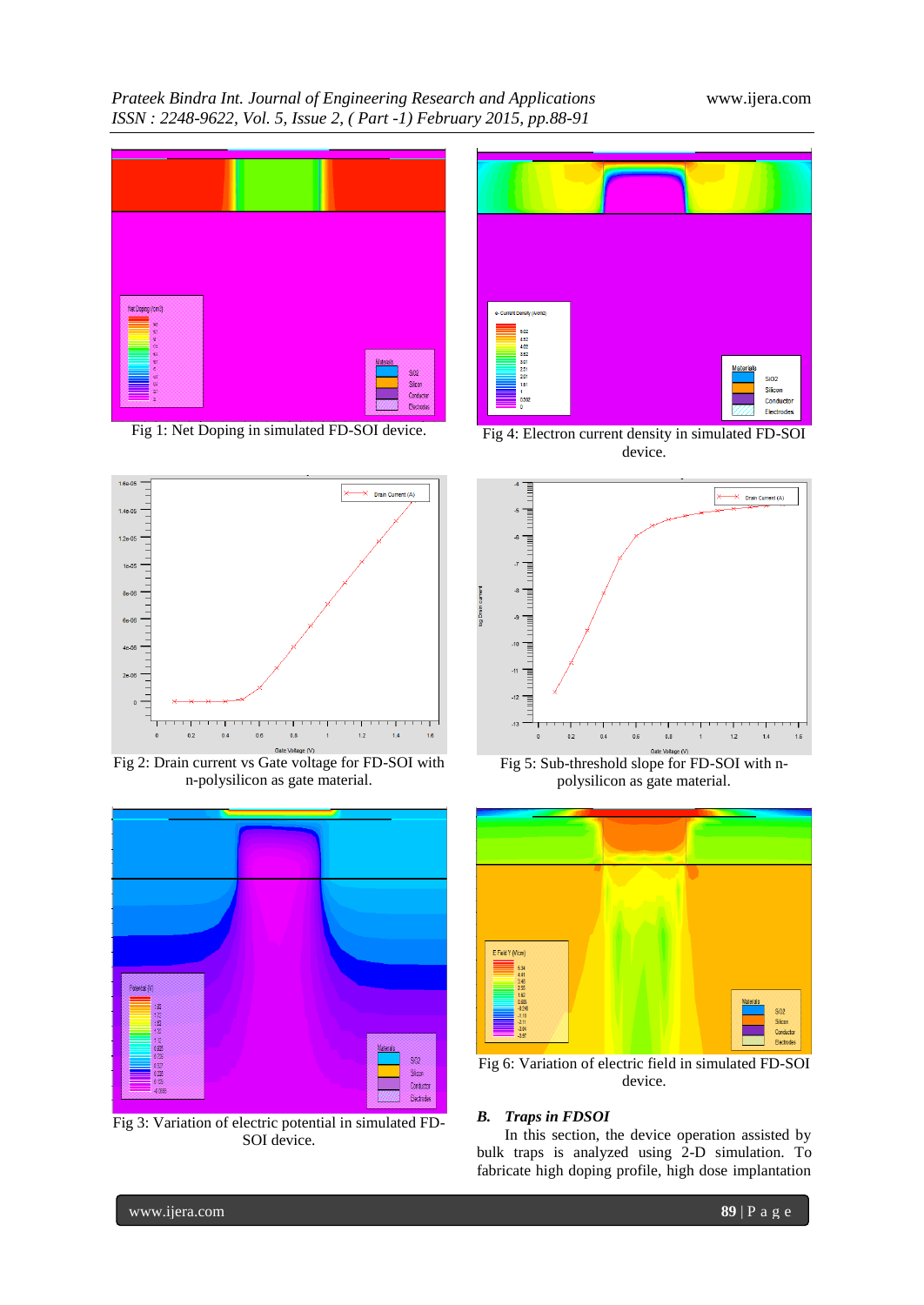could induce defect or heavy metal contamination, such as Fe, Ni, Zn, etc. [6]. Thus, deep traps namely iron (Fe) have been introduced to study the behavior of device. Dissolved iron in silicon exhibits a donor level in lower half of band gap  $(E_t = E_v + 0.39eV)$ [10].Fig 7 illustrates the location of trap level in forbidden energy gap of silicon.



Fig 7: Energy band diagram showing trap level in forbidden gap

Electrical behavior of bulk traps as a carriergeneration center can be understood using energy band diagram. By carrying out 2-D simulation, the carrier distribution is analyzed and results are illustrated in section III. In the present simulation, deep traps are set by the Shockley-Read-Hall, Auger model in the bulk of silicon. It is found that charge carriers are emitted from the trap center.

#### **III. RESULTS AND DISCUSSION** *A. Effect of bulk traps on recombination rate in FD-SOI device with different gate material*



Fig 8: Bulk trap density  $(N_t)$  versus Net transition rate (U) for different gate material.

Net transition rate, U, is negative in all cases which implies generation of carriers. Generation rate is lowest when no traps are present and increases as trap density increases. Maximum rate of 160/sec/um is attained for Pt contact and minimum in case of Pd.

As trap density increases above  $10^{16}$  cm<sup>-3</sup>, both generation and recombination of carriers take place and hence net transition rate approaches to zero value.

#### *B. Effect of gate material on the threshold voltage of FD-SOI device*

One of the physical component on which threshold voltage depend is the work function difference between the gate and the channel. In the simulation, FD-SOI device is modeled using four different gate materials, namely, n-polysilicon, Palladium, Platinum, and Tungsten. Since Pd has a work function of 5.12 eV, thus, threshold voltage is maximum and is equal to 1.3 V. The minimum value of threshold voltage is obtained using n- polysilicon.



Fig 9: Drain current,  $I_D$ , versus Gate Voltage,  $V_G$  for different gate materials.

#### *C. Effect of bulk traps on the threshold voltage of FD-SOI device*

The value of threshold voltage marginally decreases when bulk trap density increases from  $10^{10}$ to  $10^{18}$  cm<sup>-3</sup>. However, maximum variation in threshold voltage of 8% takes place in case of npolysilicon gate material and minimum variation in threshold voltage of 4% takes place in case of Pd gate material.

#### *D. Effect of bulk traps on the sub-threshold slope of FD-SOI device*

Sub-threshold slope of 77mV/decade, in case of n-polysilicon, tungsten and palladium gate material remain constant when bulk trap density increases from  $10^{10}$  to  $10^{14}$  cm<sup>-3</sup>. When bulk trap density increases further to  $10^{18}$  cm<sup>-3</sup>, sub-threshold slope increases to 100mV/decade. However, in case of Pt